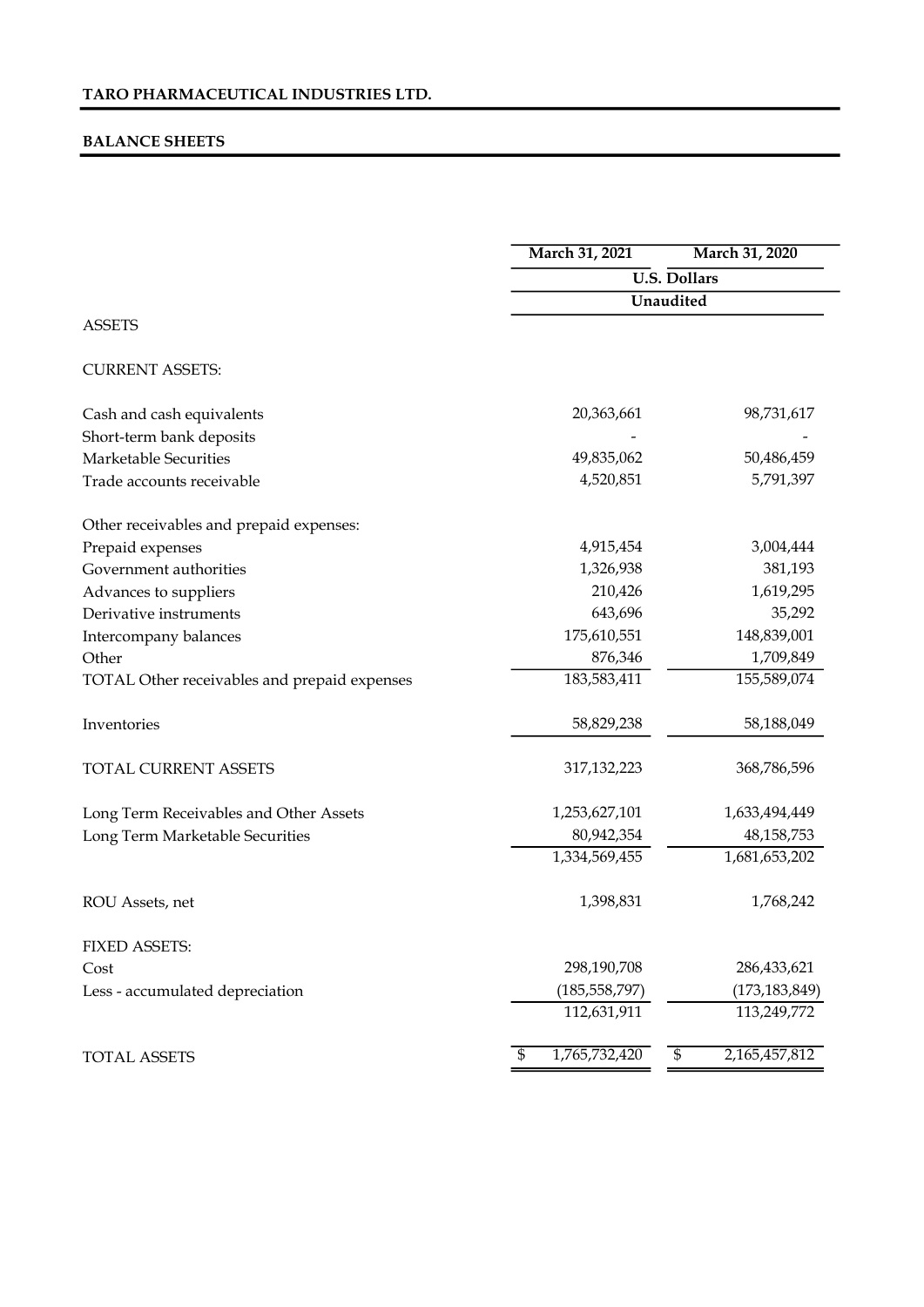# BALANCE SHEETS

|                                            | March 31, 2021      | March 31, 2020      |
|--------------------------------------------|---------------------|---------------------|
|                                            |                     | <b>U.S. Dollars</b> |
|                                            |                     | Unaudited           |
| LIABILITIES AND SHAREHOLDERS' EQUITY       |                     |                     |
| <b>CURRENT LIABILITIES:</b>                |                     |                     |
| Accounts payable:                          |                     |                     |
| Trade payables                             | 17,009,762          | 10,137,540          |
| Other current liabilities:                 |                     |                     |
| Returns reserve                            | 467,769             | 400,201             |
| Due to customers                           | 342,092             | 397,700             |
| Lease Liability                            | 1,335,124           | 1,040,928           |
| Employees and payroll accruals             | 11,379,985          | 11,393,640          |
| Deferred revenue                           | 85,000              |                     |
| Accrued income taxes                       | 17,879,024          | 22,120,025          |
| Legal and audit fees                       | 345,461             | 314,213             |
| Settlements and loss contingencies         | 1,496,107           | 961,107             |
| Accrued expenses                           | 4,580,767           | 7,053,581           |
| Derivative instruments                     | 299,448             | 910,126             |
| Suppliers of property, plant and equipment | 2,401,033           | 789,869             |
| Other                                      | 782,339             | 221,640             |
| <b>TOTAL Other current liabilities</b>     | 41,394,149          | 45,603,030          |
| TOTAL CURRENT LIABILITIES                  | 58,403,911          | 55,740,570          |
| LONG-TERM LIABILITIES:                     |                     |                     |
| Deferred income taxes                      | 1,906,974           | 3,395,173           |
| Derivative instruments                     | 287,475             | 453,389             |
| Other long-term liabilities                | 1,487,599           | 2,005,559           |
|                                            | 3,682,048           | 5,854,121           |
| SHAREHOLDERS' EQUITY                       | 1,703,646,461       | 2,103,863,121       |
|                                            | 1,765,732,420<br>\$ | 2,165,457,812<br>\$ |

financial statements

Date of approval of the Daphne Huang Group Vice President, Chief Financial Officer and Chief Accounting Officer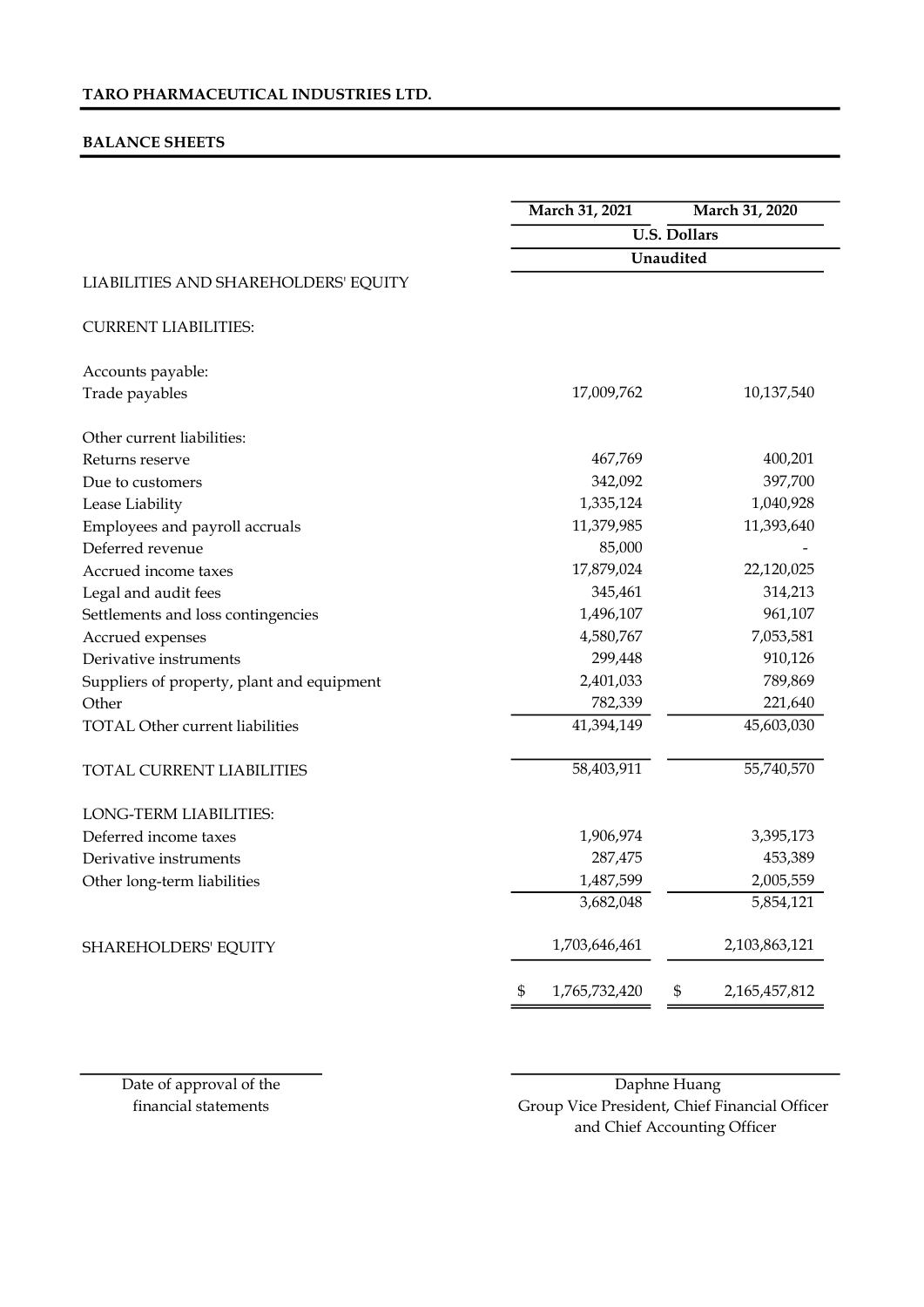### STATEMENTS OF INCOME

|                                                            | For the Year<br><b>Ended</b><br>March 31, 2021 |                 | For the Year<br><b>Ended</b><br>March 31, 2020 |             |
|------------------------------------------------------------|------------------------------------------------|-----------------|------------------------------------------------|-------------|
|                                                            |                                                |                 | <b>U.S. Dollars</b>                            |             |
|                                                            |                                                |                 | Unaudited                                      |             |
| <b>Sales</b>                                               | \$                                             | 215,149,722     | \$                                             | 254,344,887 |
| Cost of sales                                              |                                                | 115,879,320     |                                                | 111,150,985 |
| Gross profit                                               |                                                | 99,270,402      |                                                | 143,193,902 |
| Research and development                                   |                                                | 35,927,914      |                                                | 31,405,830  |
| Selling and marketing expenses                             |                                                | 7,357,495       |                                                | 6,624,269   |
| Settlements and loss contingencies                         |                                                | 39,692,096      |                                                |             |
| General and administrative expenses                        |                                                | 15,568,772      |                                                | 18,568,127  |
| Operating income                                           |                                                | 724,125         |                                                | 86,595,676  |
| Financing income, net                                      |                                                | 5,634,598       |                                                | 8,181,129   |
| Other expenses                                             |                                                | 169,182         |                                                | (248, 212)  |
| Income before taxes on income                              |                                                | 6,527,905       |                                                | 94,528,593  |
| Taxes on income                                            |                                                | 4,989,577       |                                                | 2,113,035   |
| Net income for the period before subsidiaries and dividend |                                                | 1,538,328       |                                                | 92,415,558  |
| Subsidiaries                                               |                                                | (388, 193, 007) |                                                | 151,825,236 |
| Net income for the period                                  | \$                                             | (386, 654, 679) | \$                                             | 244,240,794 |